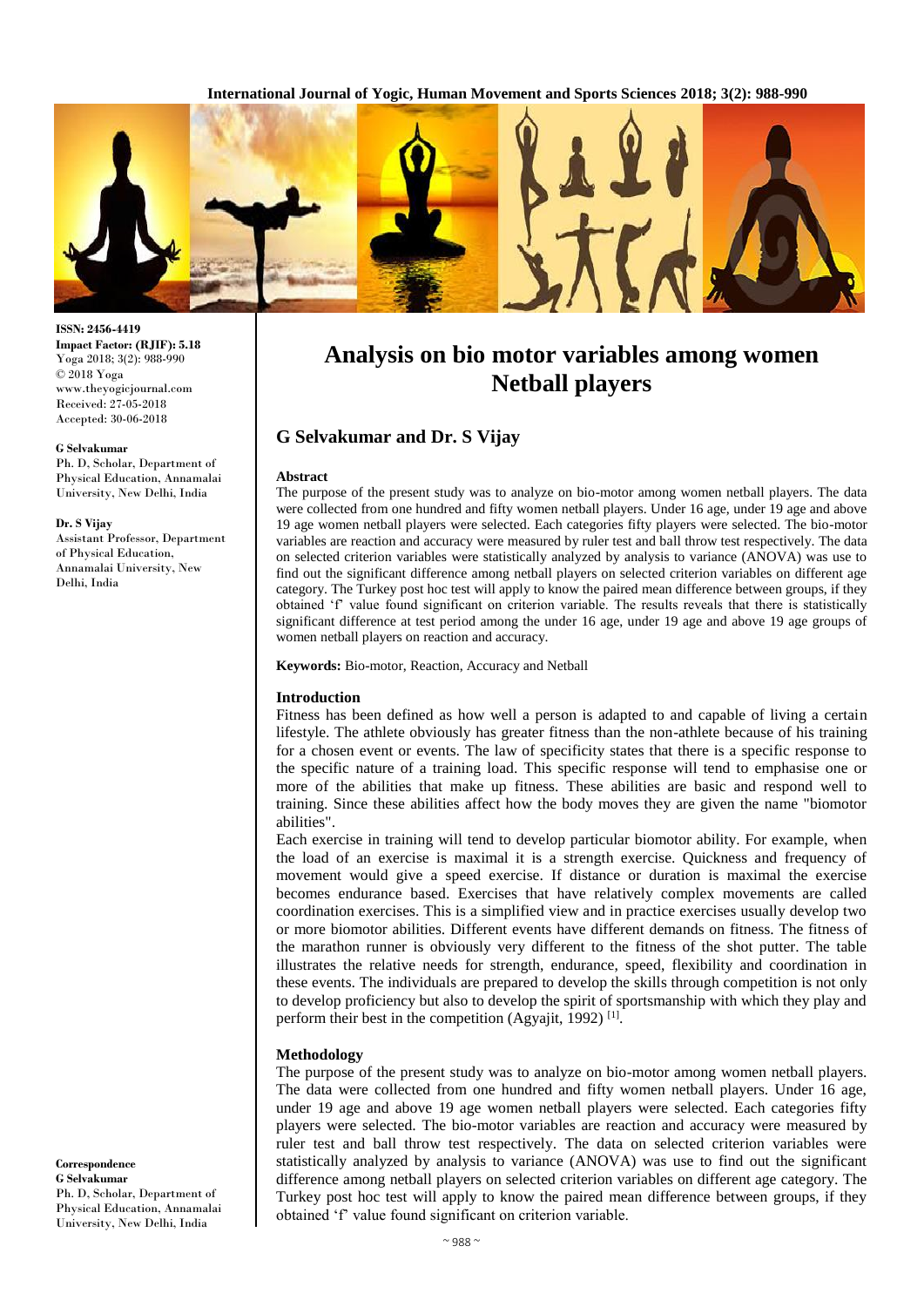#### **Results**

**Table 1:** Analysis of variance on reaction of different age groups netball players

|        |      |            | Under   Under   Above $\left  \text{S}_2 \right $ Sum of $\left  \text{df} \right $<br>16 Age 19 Age 19 Age |         | <b>Squares</b> | Mean<br>squares | $\mathbf{F}$<br>ratio |
|--------|------|------------|-------------------------------------------------------------------------------------------------------------|---------|----------------|-----------------|-----------------------|
| Mean   | 0.22 | 0.20       | 0.18                                                                                                        |         | 0.038          | 0.019           | 117.89*               |
| SD     | 0.01 | $\rm 0.01$ | 0.01                                                                                                        | W       | 0.24           | 0.001           |                       |
| $\sim$ |      | .          |                                                                                                             | $\cdot$ | .              |                 | $\sim$                |

(The required table value for significance at 0.05 level of confidence with degrees of freedom 2 and 147 is 3.06)

\*Significant at.05 level of confidence

Table-1 shows that the test mean and standard deviation on reaction of different age group of women netball players are  $0.22 + 0.01$ ,  $0.20 + 0.01$  and  $0.18 + 0.01$  respectively. The obtained 'F' ratio value of 108.64 for test means on reaction of different age groups (under 16 age, under 19 age and above 19 age) were higher than the required table value of 3.06 for the degrees of freedom 2 and 147 at 0.05 level of confidence. It reveals that there is statistically significant difference at test period among the under 16 age, under 19 age and above 19 age groups of women netball players on reaction.

**Table 2:** Turkey Post Hoc Test on Reaction of Different Age Groups of Netball Players

| (1) group            | (J) group | <b>Mean Difference (I-J)</b> | Sig. |
|----------------------|-----------|------------------------------|------|
| $1.00$ (Under $16$ ) | 2.00      | $.02380*$                    | .000 |
|                      | 3.00      | $.03880*$                    | .000 |
| 2.00(Under19)        | 1.00      | $-.02380*$                   |      |
|                      | 3.00      | $.01500*$                    | .000 |
| 3.00(Above19)        | 1.00      | $-.03880*$                   | .000 |
|                      | 2.00      | $-.01500*$                   |      |

\*. The mean difference is significant at the 0.05 level.

Table-2 shows the Turkey Post Hoc test results that there are significant differences between the means values of under 16 age and under 19 age groups women netball players; under 16 age and above 19 age groups women netball players; under 19 age and above 19 age groups women netball players on reaction. The result found that above 19 age group of netball players had higher reaction than under 16 age and under 19 age groups players.



Fig 1: Cylinder diagram showing the mean value on reaction of different age groups netball players

**Table 3:** Analysis of variance on accuracy of different age groups netball players

|     | $16$ Age $19$ Age $19$ Age |     |      |   | Under   Under   Above   S O   Sum of<br><b>Squares</b> | df  | Mean<br>squares | $\mathbf{F}$<br>ratio |
|-----|----------------------------|-----|------|---|--------------------------------------------------------|-----|-----------------|-----------------------|
|     | Mean 18.40   20.78   24.28 |     |      |   | 874.81                                                 |     | 437.40          | 269.41*               |
| -SD | 1.43                       | .28 | 1.06 | W | 238.66                                                 | 147 | .62             |                       |

(The required table value for significance at 0.05 level of confidence with degrees of freedom 2 and 147 is 3.06)

\*Significant at.05 level of confidence

Table-3 shows that the test mean and standard deviation on accuracy of different age group of women netball players are  $18.40 \pm 1.43$ ,  $20.78 \pm 1.28$  and  $24.28 \pm 1.06$  respectively. The obtained 'F' ratio value of 269.41 for test means on accuracy of different age groups (under 16 age, under 19 age and above 19 age) were higher than the required table value of 3.06 for the degrees of freedom 2 and 147 at 0.05 level of confidence. It reveals that there is statistically significant difference at test period among the under 16 age, under 19 age and above 19 age groups of women netball players on accuracy.

**Table 4:** Turkey Post Hoc Test on Accuracy of Different Age Groups of Netball Players

| I) group             | group | <b>Mean Difference (I-J)</b> | Sig. |
|----------------------|-------|------------------------------|------|
| $1.00$ (Under $16$ ) | 2.00  | $-2.38000*$                  |      |
|                      | 3.00  | $-5.88000*$                  |      |
| 2.00(Under19)        | 1.00  | 2.38000*                     | .000 |
|                      | 3.00  | $-3.50000*$                  | .000 |
| 3.00(Above19)        | 1.00  | 5.88000*                     |      |
|                      | 2.00  | 3.50000*                     |      |

\*. The mean difference is significant at the 0.05 level.

Table-4 shows the Turkey Post Hoc test results that there are significant differences between the means values of under 16 age and under 19 age groups women netball players; under 16 age and above 19 age groups women netball players; under 19 age and above 19 age groups women netball players on accuracy. The result found that above 19 age group of netball players had higher accuracy than under 16 age and under 19 age groups players.



**Fig 2:** Cylinder diagram showing the mean value on accuracy of different age groups netball players

## **Discussion and Conclusion**

# **Reaction**

Finding reveals that there is statistically significant difference at test period among the under 16 age, under 19 age and above 19 age groups of women netball players on reaction. The result found that above 19 age group of netball players had higher reaction than under 16 age and under 19 age groups players. The following studies are supporting our results. Fox *et al*., (2013) [3] examined the activity profiles of the Australian female netball team players during international competition: implications for training practice. Results suggest that differences in the current game exist when compared to the previous analysis. Positional differences were also found with regard to player activity confirming the need for an individualised component of training based on player position. Diana  $(1997)$ <sup>[2]</sup> investigated the relation between somatotype, performance characteristics, and the incidence of injury during the Australian Netball Championships. Result stated that three dependent somatotype variables, there were no main effects